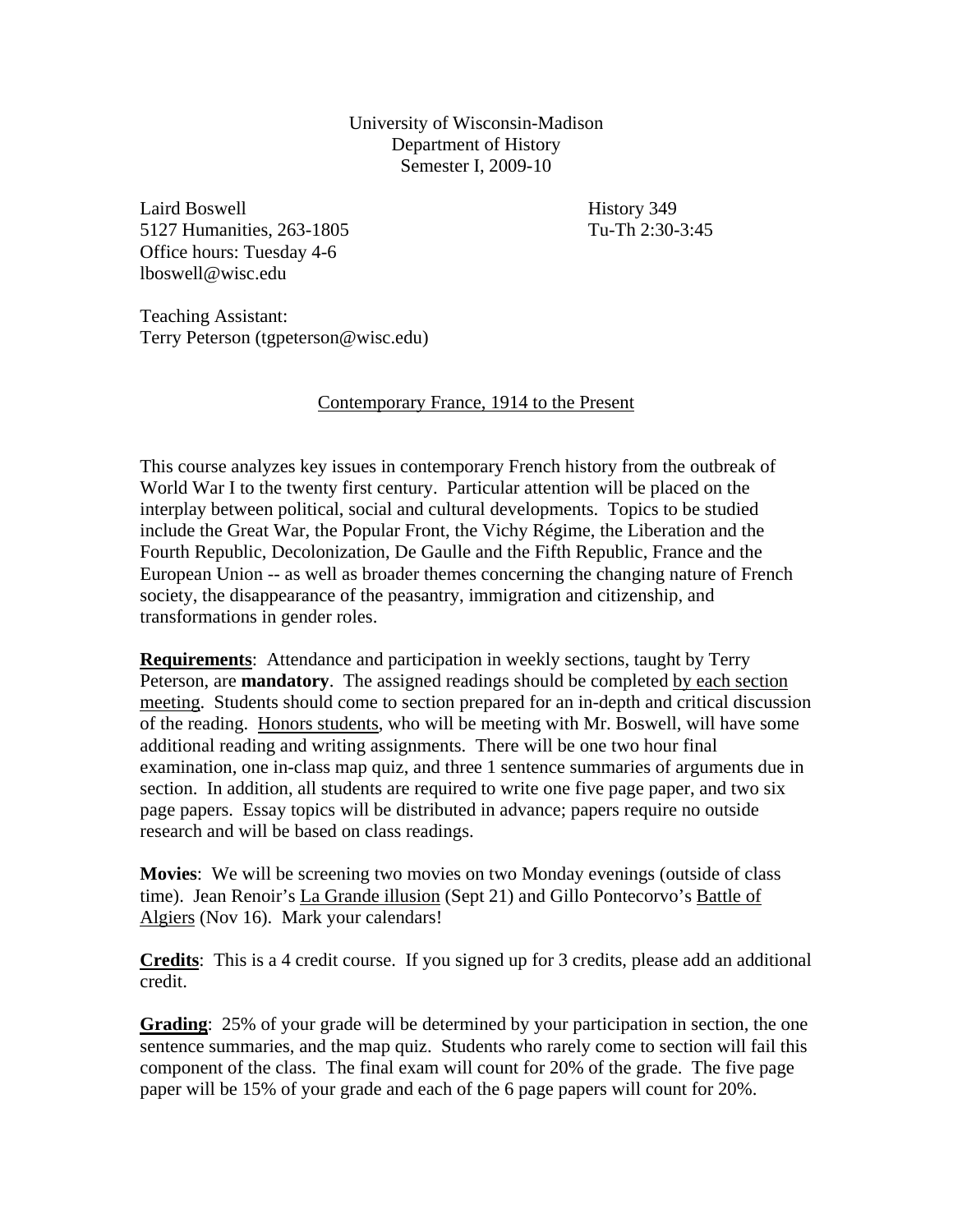**Plagiarism**: We expect you to hand in your own work, and not to borrow sentences or sentence fragments from books, articles, or the web. In other words, all your sentences should be of your own making (if you use more than three successive words from a book, you should put them in quotation marks). You should take the time to familiarize yourself with the University's policy on plagiarism which is available at: <http://students.wisc.edu/saja/misconduct/UWS14.html>and check out the Writing Center's excellent tips of quoting and paraphrasing sources: ([http://writing.wisc.edu/Handbook/QPA\\_plagiarism.html\)](http://writing.wisc.edu/Handbook/QPA_plagiarism.html). Students who plagiarize put themselves at risk of failing the class.

Books are available for purchase at the University Bookstore and are also on 3 hour reserve in Helen C. White library. Some of the books have been translated from the French, and those of you with a good knowledge of *la langue française* may want to read in their original version (copies available at Memorial Library). I have listed weekly readings from the Rod Kedward textbook (France and the French) to enable you to keep up with lectures; by and large, the Kedward readings will not be discussed in section. A short reader will also be available for purchase at the Humanities Copy Center.

I will hold office hours on Tuesday between 4 and 6. You can also speak with me after class or send me an email to set up an alternative meeting time.

## Required Books

| Henri Barbusse, Under Fire (Penguin Books) [Le Feu]                                    |
|----------------------------------------------------------------------------------------|
| Emilie Carles, A Life of her Own. A Countrywoman in Twentieth-Century France           |
| (Penguin, 1992) [Une soupe aux herbes sauvages]                                        |
| Andrew Feenberg and Jim Freedman (eds.,) When Poetry Ruled the Streets: The French     |
| May Events of 1968 (SUNY, 2001)                                                        |
| Robert Gildea, Marianne in Chains: Daily Life in the Heart of France during the German |
| Occupation (Picador, 2004).                                                            |
| Fadela Amara, Breaking the Silence: French Women's Voices from the Ghetto              |
| (University of California Press, 2006) [Ni putes, ni soumises]                         |
| Irène Némirovsky, Suite Française (Vintage Books, 2007) [Suite française]              |
| Henri Alleg, The Question (Bison Books, 2006) [La question]                            |
| Roderick Kedward, France and the French: A Modern History (Overlook Press, 2007)       |
|                                                                                        |

## **Week 1** (September 3). Introduction

# Begin reading Henri Barbusse, Under Fire

**Week 2** (September 8, 10) The Great War

Reading: Henri Barbusse, Under Fire, chapters 1-12; Kedward, France and the French, 62-87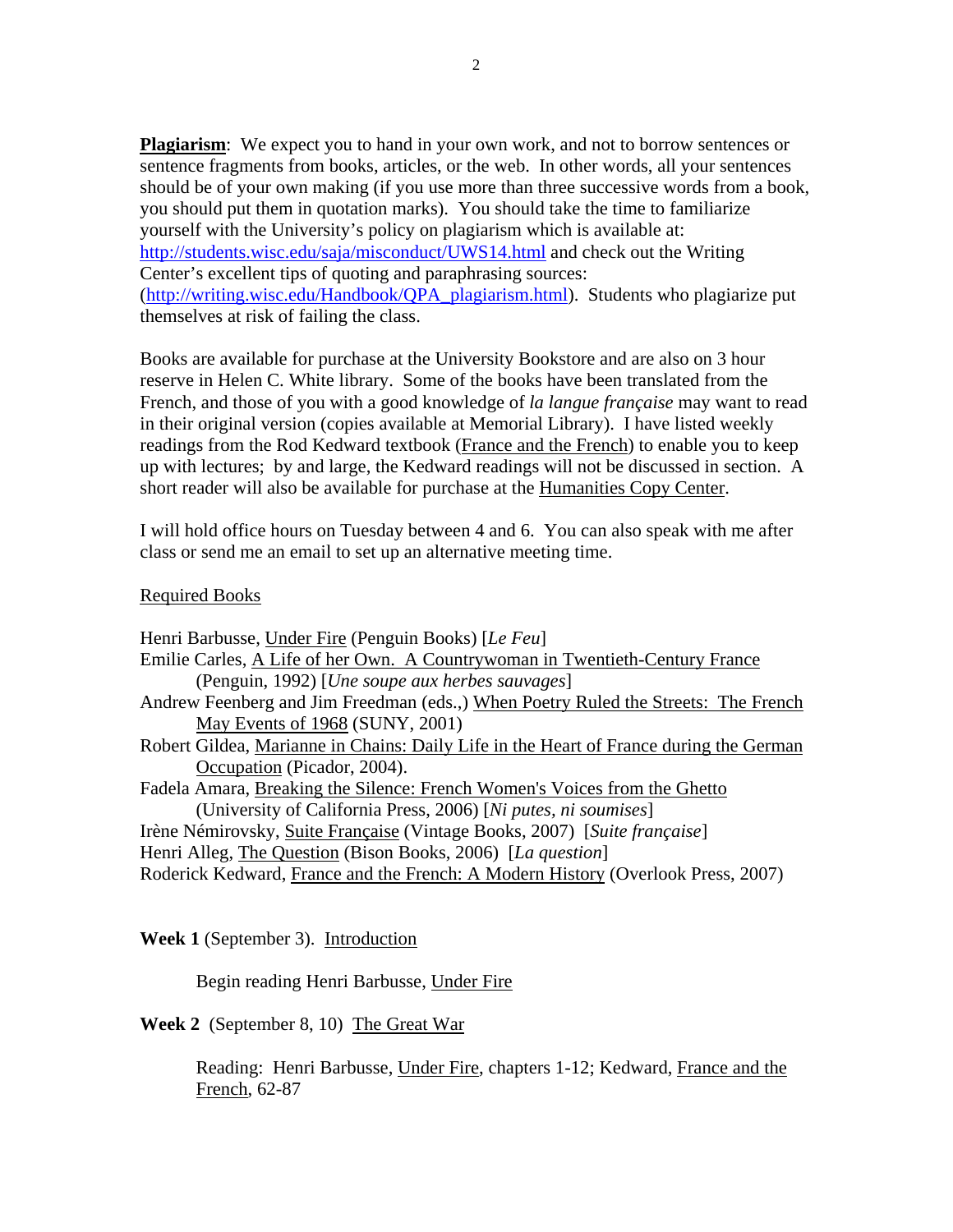**Week 3** (September 15, 17) The Postwar Settlement and the 1920s

Reading: Henri Barbusse, Under Fire, finish book; Kedward, France and the French, 88-111.

**Due in section: in one sentence, of no more than 50 words, explain what the**  *poilus* **in Under Fire are fighting for.** 

**Week 4** (September 22, 24) French Fascism and the Popular Front

**Movie**: Jean Renoir dir., La Grande Illusion, Monday Sept 21, 7 pm. Room TBA

Reading: "Programme of the Popular Front," (reader); Irène Némirovsky, Suite Française, 1-144; Kedward, France and the French, 167-218.

**Week 5**. (September 29, October 1) The Road to War and the Defeat of 1940

#### **\*\*\* Five Page Paper Due in Class Tuesday September 29 \*\*\***

Reading: Irène Némirovsky, Suite Française, 145-300 [I encourage you to read beyond p. 300 and finish the book]; Kedward, France and the French, 219-44

**Week 6** (October 6, 8) Vichy France

Reading: Robert Gildea, Marianne in Chains, 1-115; Kedward, France and the French, 245-71

**Week 7** (October 13, 15) The Liberation and the New Regime

Reading: Robert Gildea, Marianne in Chains, 209-90; 317-47 ; Kedward, France and the French, 272-309

**Due in section: In one sentence, of no more than 50 words, explain why Gildea argues the French were "in between" during the German Occupation.** 

**Week 8** (October 20, 22) Intellectuals and Decolonization

Reading: Tony Judt, Past Imperfect: French Intellectuals, 1944-56 (Reader)

**Week 9** (October 27, 29) The Algerian Crisis and the Fifth Republic

Reading: Henri Alleg, The Question, 33-96; Kedward, France and the French, 310-48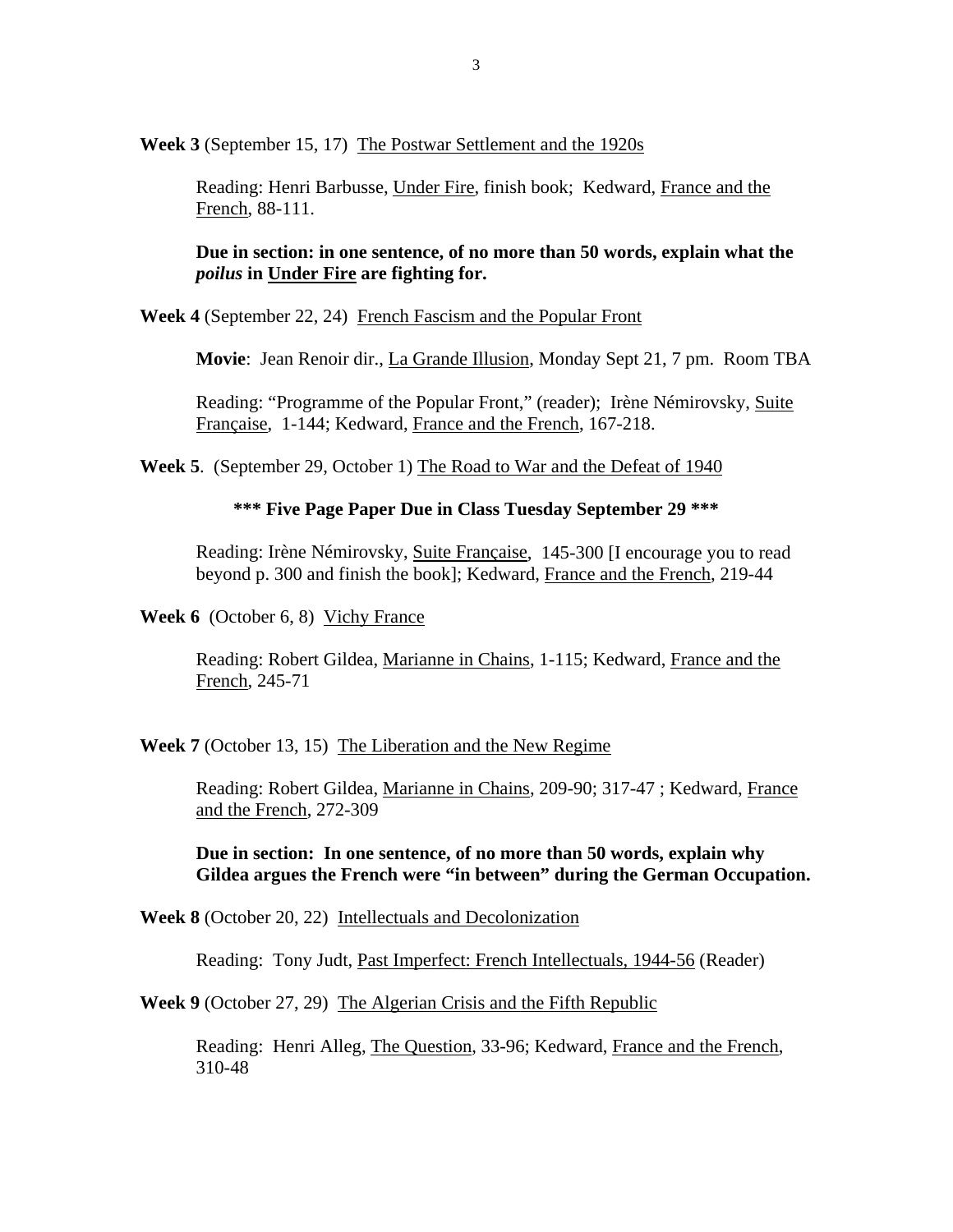### **\*\*\* Six Page Paper Due in Class Tuesday October 27 \*\*\***

**Week 10** (November 3, 5) Charles de Gaulle and 1968

Andrew Feenberg and Jim Freedman, When Poetry Ruled the Streets, 3-30, 73- 121; Kedward, France and the French, 384-431.

**Week 11** (November 10, 12) The Consumer Society and the Common Market

Reading: Reading: Andrew Feenberg and Jim Freedman, When Poetry Ruled the Streets, 33-66, 123-184. Begin reading Emilie Carles, A Life of Her Own

**Week 12** (November 17, 19) Rural Society and Immigrants

**Movie:** Gillo Pontecorvo, dir., The Battle of Algiers, Monday Nov 16, 7 pm, room TBA

Reading: Emilie Carles, A Life of her Own. A Countrywoman in Twentieth-Century France (entire book)

**Due in section: In one sentence, of no more than 50 words, explain why Emilie Carles became a pacifist.** 

**Week 13** (November 24) Women

Reading: Simone de Beauvoir, The Second Sex (reader)

**Thanksgiving (Nov 26)**

**Week 14** (December 1, 3) Religion and the Troublesome Memory of the Past

Reading: Fadela Amara, Breaking the Silence, 35-102 ; Kedward, France and the French, 551-69.

**\*\*\* Six Page Paper Due in Class Tuesday December 1 \*\*\*** 

**Week 15** (December 8, 10) François Mitterrand, Socialism, and the Rise of the Extreme Right

Reading: Fadela Amara, Breaking the Silence, 105-168; Jim Wolfreys, "Neither Right Nor Left? Towards an Integrated Analysis of the Front National," (Reader); Kedward, France and the French, 476-508.